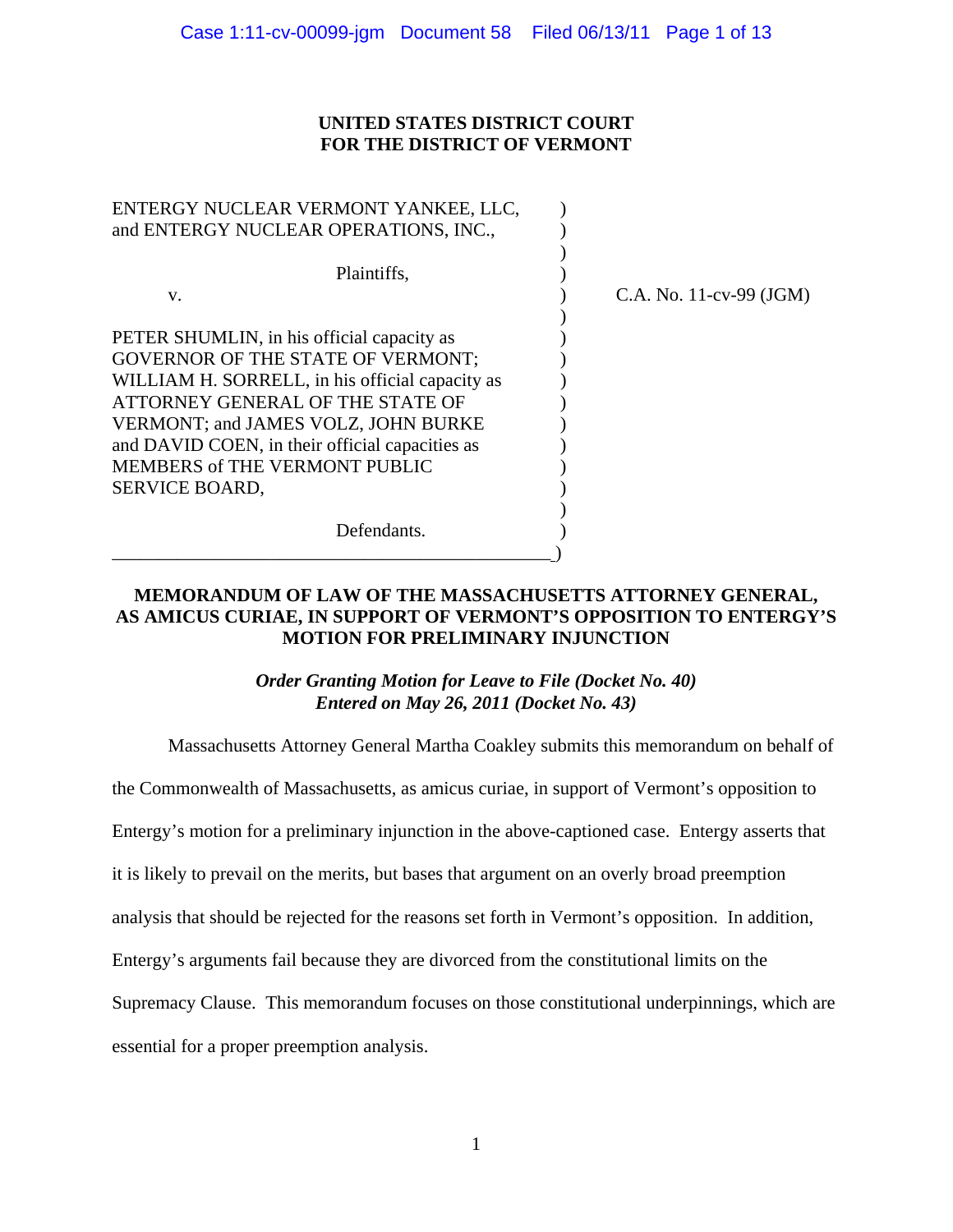#### **INTERESTS**

The Commonwealth has a significant interest in the manner in which a State may regulate power generating facilities within its borders, including nuclear power plants. Numerous electricity-generating plants are located in the Commonwealth, including one existing and operational nuclear facility in Plymouth, Massachusetts, the Pilgrim Nuclear Power Station. This facility, and any other nuclear power plants that may be proposed, constructed or operated in the Commonwealth in the future, inherently have, or would have, associated with them a host of far-ranging issues, including, for instance: the need for power generation, land use, environmental concerns, ratemaking, economic issues, safety and security concerns, and costs of construction, operation, transmission, short- and long-term waste disposal and management, spent nuclear fuel storage, and emergency response planning.

The Commonwealth currently has various laws that relate to such issues either in the context of nuclear power plants (*see e.g.,* M.G.L. c. 146, §2 (authorization to formulate and adopt rules for the construction, installation and inspection of boilers, power reactor vessels and piping used in atomic energy installations); M.G.L. c. 146, §§46, 50A-50C (requirements for nuclear power plant operators and engineers, including eligibility, fees, licensing, and minimum supervising and shift requirements); M.G.L. c. 164, §69J ¼ (requirements for applications to construct generating facilities)), or that would regulate nuclear power plants under broadly applicable laws (*see e.g., Entergy Nuclear Generation Co. v. Department of Environmental Protection,* 459 Mass. 319 (2011) (upholding state regulation of cooling water intake structures of a nuclear power plant under state clean waters act)). In particular, however, the Nuclear Power and Waste Disposal Voter Approval and Legislative Certification Act, M.G.L. c. 164 App., § 3-1, *et seq*., prohibits construction and operation of a new nuclear power plant within the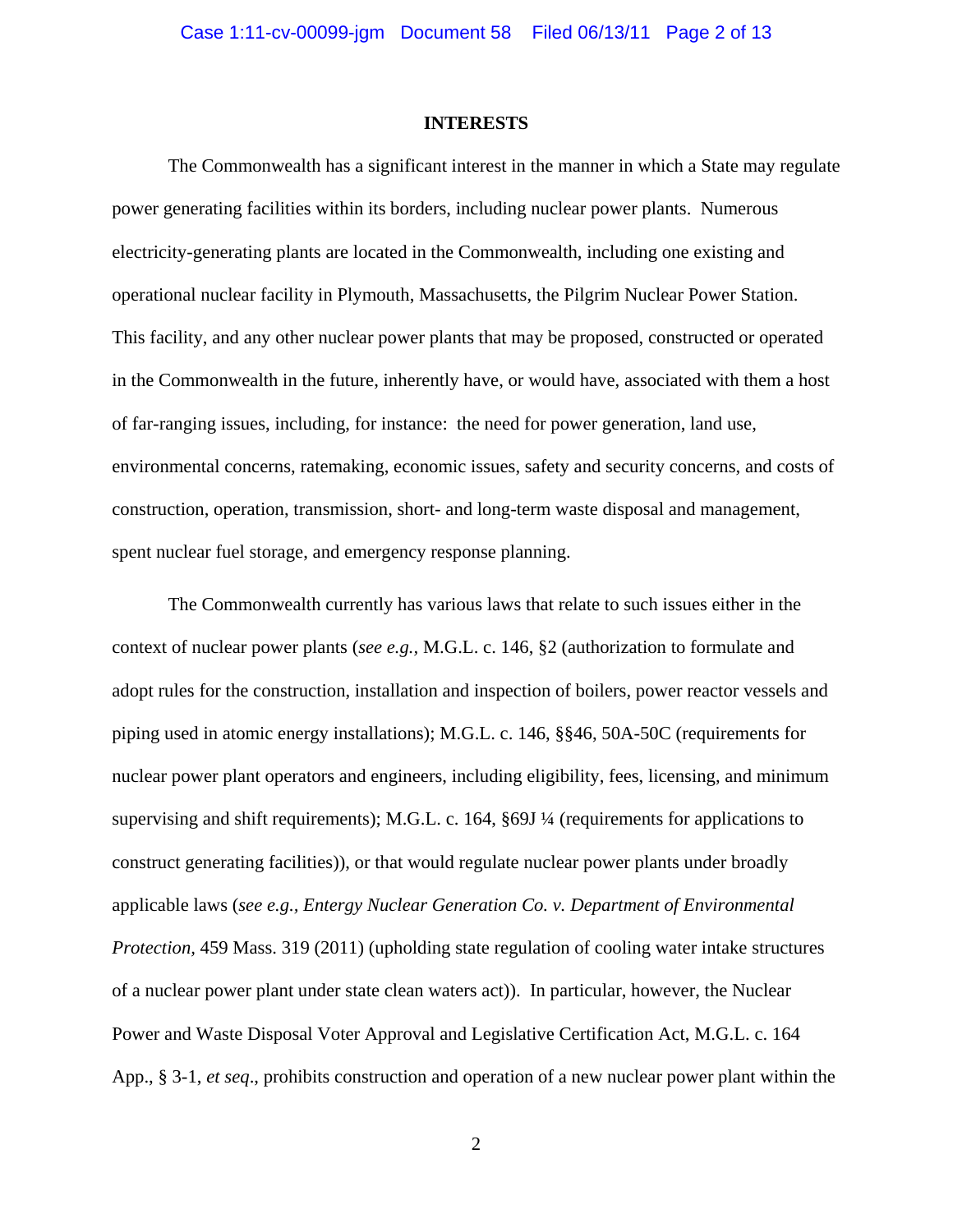# Case 1:11-cv-00099-jgm Document 58 Filed 06/13/11 Page 3 of 13

Commonwealth unless certain preconditions have been met that are aimed at demonstrating that the proposed plant would be viable, economically, over its life-span, without unduly burdening consumers or ratepayers. M.G.L. c. 164 App., § 3-3. The Act prohibits construction and operation of a new nuclear power plant unless it is approved by a majority of voters in a statewide general election, and a majority of the legislature certifies:

(i) that there exists an operating, federally-licensed facility for the timely and economical permanent disposal of high-level radioactive wastes generated by the proposed nuclear power plant;

(ii) that an adequate emergency preparedness plan for the proposed nuclear power plant has been developed, approved, and implemented by the Commonwealth;

(iii) that effective emission standards applicable to the proposed nuclear power plant have been promulgated by the Commonwealth to protect the public against health and safety hazards of radioactive air pollutants traceable to nuclear power plants within the Commonwealth;

(iv) that there exists a demonstrated, federally-approved technology or means for the timely and economical decommissioning, dismantling, and disposal of the proposed nuclear power plant; and

(v) that the proposed nuclear power plant offers the optimal means of meeting energy needs from the combined standpoints of overall cost, reliability, safety, environmental impact, land-use planning, and avoiding potential social and economic dislocation.

M.G.L. c. 164 App., § 3-3. Thus, the Commonwealth has a vital interest in preserving its ability

to enact, implement and enforce its own laws, to address the numerous concerns inherent in

construction and operation of nuclear power plants within its border, now or in the future. The

preemption questions presented in this proceeding, while specifically focused on Vermont laws,

implicate the same type of constitutional analysis that may be applied if the Commonwealth's

laws regulating nuclear power plants are subjected to a preemption challenge. The

Commonwealth has a critical interest in preserving its ability to regulate nuclear power

generation within its borders as it sees fit, within constitutional limits. The Commonwealth also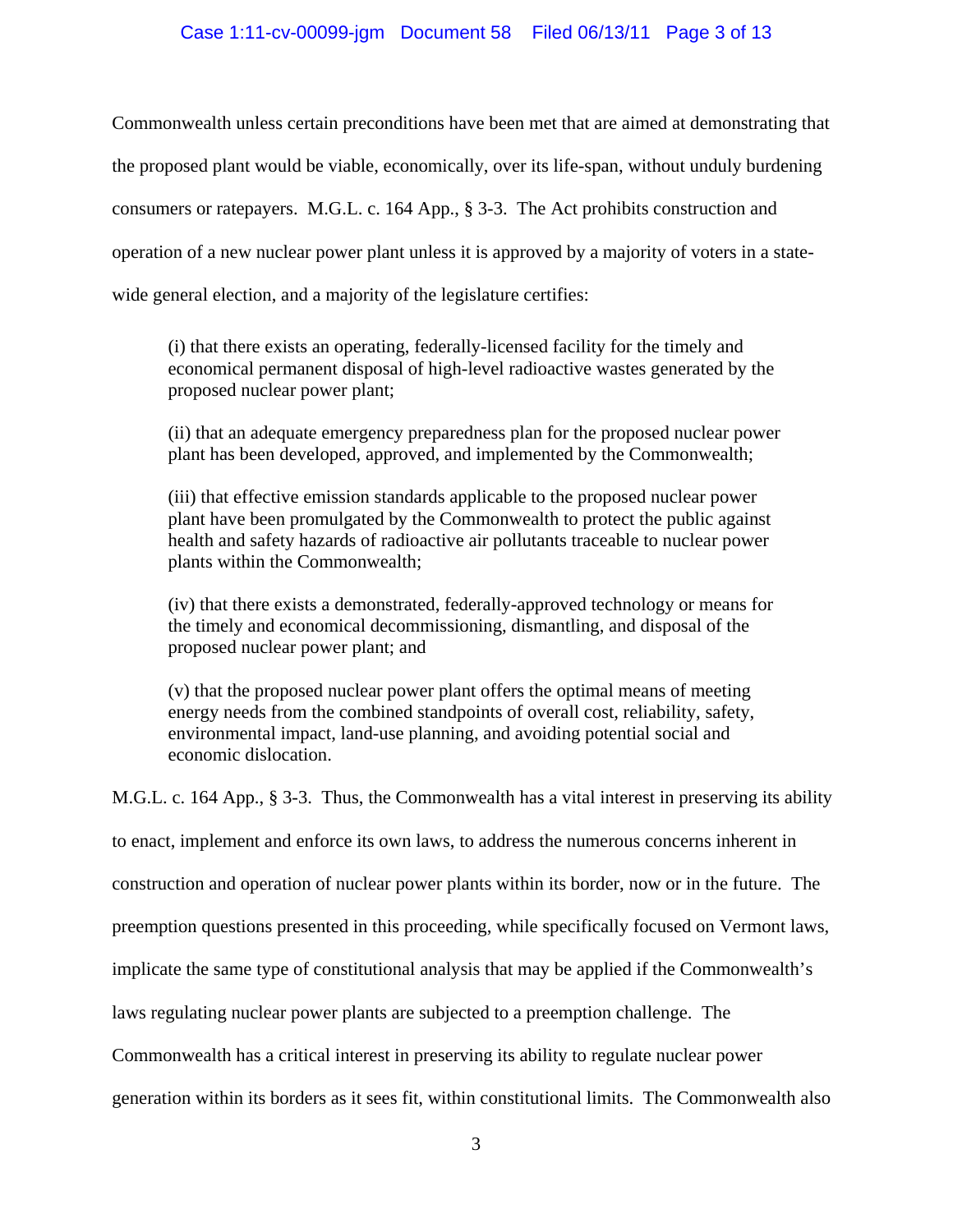#### Case 1:11-cv-00099-jgm Document 58 Filed 06/13/11 Page 4 of 13

has a strong interest in the ability of its sister state to exercise its police powers effectively with respect to the Vermont Yankee Station, which is situated less than five miles from the Massachusetts border, on the Connecticut River, which flows through Massachusetts, and which supplies electricity to residents and businesses in the Commonwealth.

 In addition, as the recent catastrophic events at the nuclear power plant in Fukushima, Japan, demonstrate all too well, even beyond radiological safety risks, nearby communities face significant risks of harm to the environment, natural resources, and economic interests. In the event of an incident involving the release of high-level radiological material from Vermont Yankee Nuclear Power Station, Massachusetts communities could face contamination of soil, water, and agriculture resources that would force displacement of residents and businesses, conceivably devastating state or local economies for years into the Commonwealth's future.

Further, because Vermont Yankee Nuclear Plant supplies energy to the New England power grid, the Commonwealth also has an interest in whether Vermont Yankee Nuclear Plant will continue to produce and supply energy to the grid after March 2012. To be clear, the Attorney General takes no position on whether Vermont Yankee should, or should not, be allowed to continue to operate after March 2012, and she does not address the specific provisions of Vermont law being challenged. Rather, the Commonwealth's interests on this front relates to its need to understand and plan for changes to the region's energy supply to the extent such changes will affect residents and businesses.

Attorney General Coakley is the chief law officer of the Commonwealth of Massachusetts. She is expressly authorized by Massachusetts state law to participate in this type of proceeding. *See* M.G.L. c. 12, §3 ("The attorney general shall appear for the commonwealth . . . in all suits and other civil proceedings in which the commonwealth is . . . interested . . . in all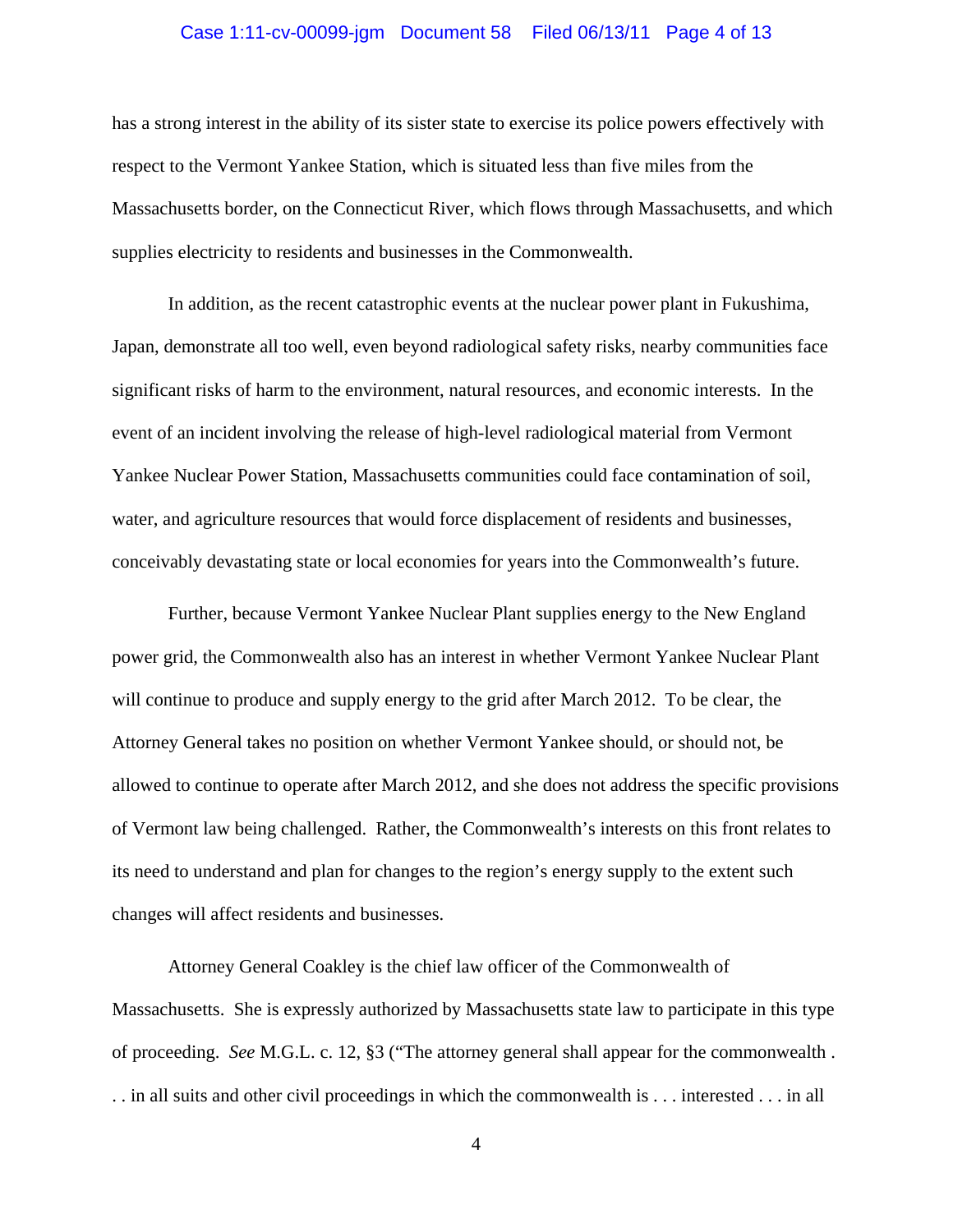#### Case 1:11-cv-00099-jgm Document 58 Filed 06/13/11 Page 5 of 13

the courts of the commonwealth . . . and in such suits and proceedings before any other tribunal"); *see also* M.G.L. c. 12, §11D (authorizing the Attorney General "to prevent or remedy damage to the environment caused by any person . . . by commencing or intervening in a proceeding before an appropriate agency, department, board, commission, division or authority, whether state or federal. . . ."). The Attorney General has an interest in protecting and furthering the vital interests of the Commonwealth and its citizens in the areas of energy and economic strength, stability, and sustainability, protection and preservation of the commonwealth's environment and natural resources, protection of public health, safety and welfare, and preservation of the Commonwealth's residuary and inviolable rights under the U.S. Constitution as a concurrent sovereign.

For all these reasons, the Commonwealth has significant interests in this proceeding.

#### **ARGUMENT**

Entergy's argument that it is likely to prevail on the merits relies on an overly broad preemption analysis that lacks merit and should be rejected for the reasons set forth in Vermont's opposition. In addition, Entergy's arguments must be rejected because they fail to appreciate the constitutional limits on the Supremacy Clause. This memorandum focuses on those constitutional underpinnings, which, when properly considered, prevent a preemption analysis from becoming "a freewheeling judicial inquiry" into broad policy objectives (or speculations about motives), because "such an endeavor would undercut the principle that it is Congress rather than the courts that preempts state law." *See Chamber of Commerce of the United States v. Whiting*, No. 09-115, 563 U.S. \_\_, slip op. at 22 (May 26, 2011), (plurality opinion) (quotation and citations omitted). Rather, properly considered, the constitutional underpinnings of the Supremacy clause limit a preemption analysis to "whether the ordinary meanings of state and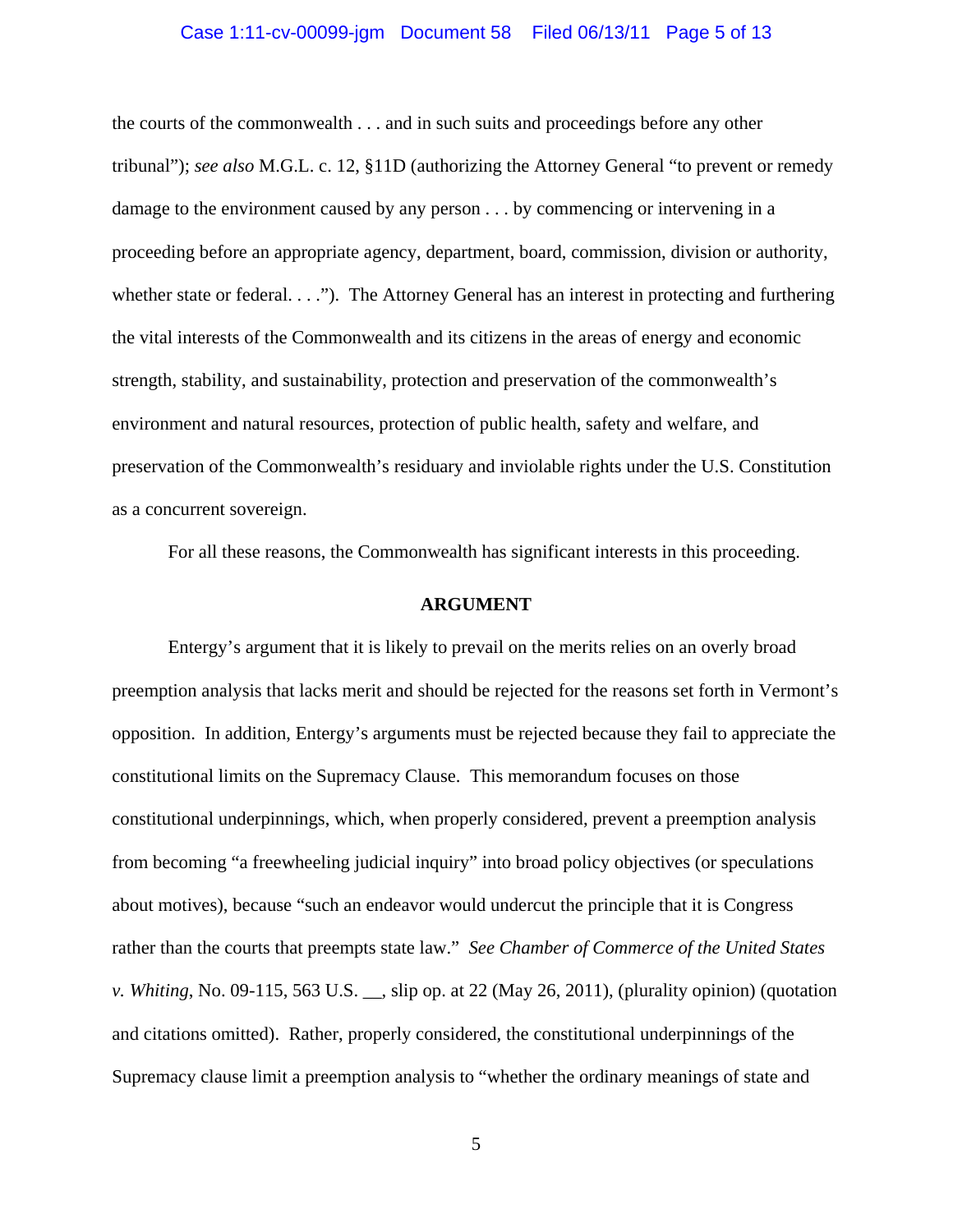federal law conflict." *See Wyeth v. Levine,* 555 U.S. 555, 129 S.Ct. 1187, 1208 (2009) (Thomas, J., concurring) (quotation omitted).

# **I. Proper Preemption Analysis Must Honor the Constitutional Limitations on the Supremacy Clause.**

The Supremacy Clause provides that: "This Constitution, and the Laws of the United States which shall be made in Pursuance thereof . . . shall be the supreme Law of the Land . . . ." U.S. Const., Art. VI, cl. 2. With this clause, the framers vested in Congress an "extraordinary power." *Gregory v. Ashcroft,* 501 U.S. 452, 460 (1991). This power, to preempt state law, is truly remarkable in light of the framers' aim of designing a federalist scheme in which the Federal government has tempered powers. Indeed, the Constitution creates a delicate balance of powers between the dual federal and state sovereigns. *See e.g., Gregory* at 457-58 ("[w]e beg[a]n with the axiom that, under our federal system, the States possess sovereignty *concurrent* with that of the Federal Government, subject only to limitations imposed by the Supremacy Clause." *Gregory* at 457 (quotation omitted) (emphasis added).

As the following discussion shows, the Supremacy Clause must be construed and applied, not in isolation, but in the context of, and with strict adherence to, the limitations that arise from the structure and text of the Constitution, to maintain the delicate balance the framers sought as between the *concurrent* sovereigns. Application of preemptive effect outside these bounds would be untoward and impermissible.

### **A. As Dual Sovereigns, States Retain Numerous and Indefinite Powers.**

"As every schoolchild learns, our Constitution establishes a system of *dual sovereignty* between the States and the Federal Government." *Gregory* at 457 (emphasis added). Under this constitutional system of *dual* or *concurrent* sovereigns, the framers intentionally created "a Federal Government of limited powers." *Id.* As provided in the tenth amendment: "The powers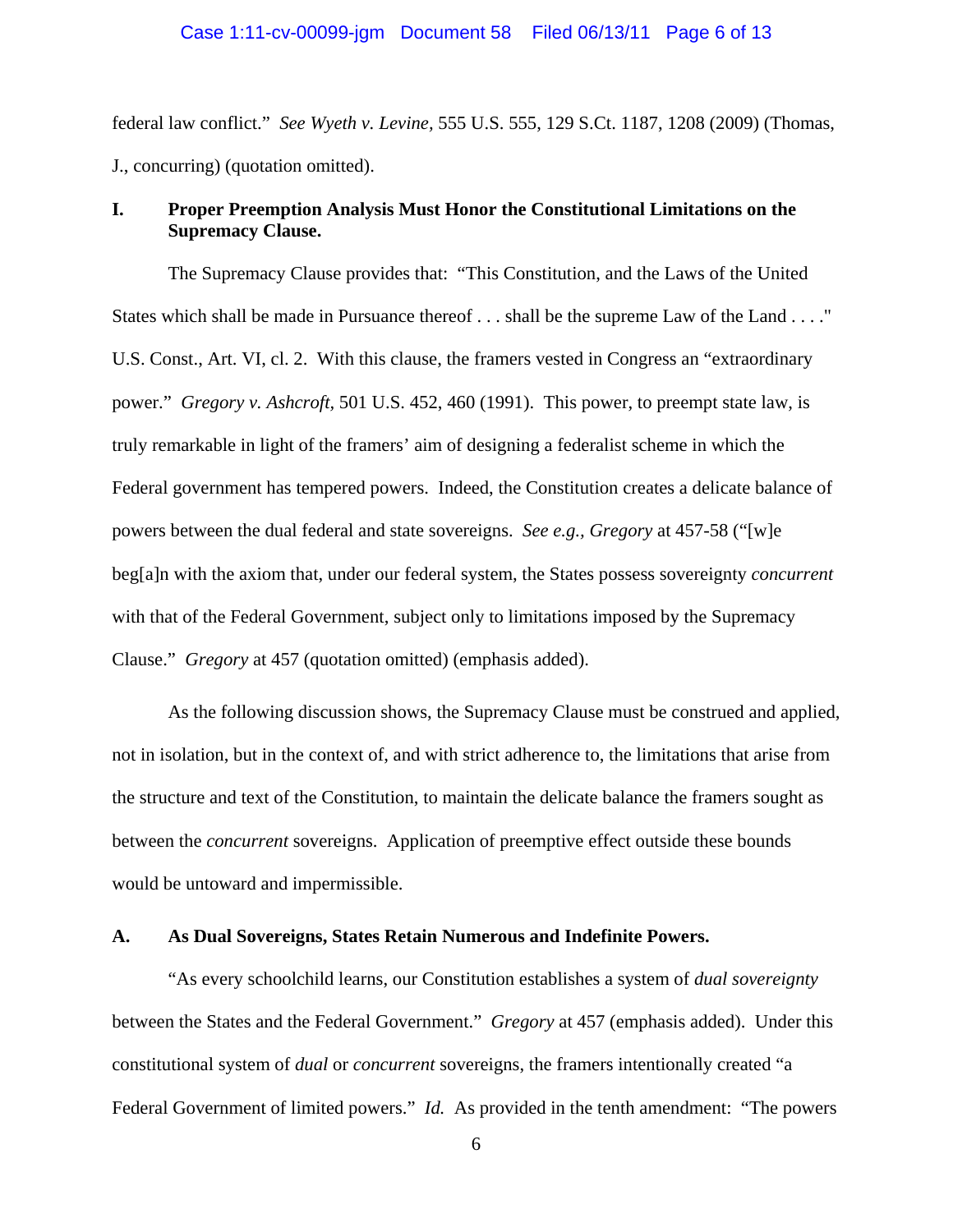# Case 1:11-cv-00099-jgm Document 58 Filed 06/13/11 Page 7 of 13

not delegated to the United States by the Constitution, nor prohibited by it to the States, are reserved to the States respectively, or to the people." U.S. Const. amend. X. Thus, from the founding of the Union to modern times, it has been well recognized that the States remain sovereign as to all powers not vested in Congress or denied them by the Constitution, *see Gregory* at 457-58, in which the Supreme Court, quoting the Federalist No. 45, has stated:

The powers delegated by the proposed Constitution to the federal government *are few and defined*. *Those which are to remain in the State governments are numerous and indefinite....* The powers reserved to the several States will extend to all the objects which, in the ordinary course of affairs, concern the lives, liberties, and properties of the people, and the internal order, improvement, and prosperity of the State.

*Id.* (citation omitted) (emphasis added).

The Supreme Court has repeatedly recognized that this constitutional scheme imposes upon the Federal Government a responsibility not to disrupt the intended balance of power unnecessarily or without willful intent, for good reason. *See e.g., Gregory* at 461 ("States retain substantial sovereign powers . . . with which Congress does not readily interfere"). The Supreme Court has long adhered to the view that "the preservation of the States, and the maintenance of their governments, are as much within the design and care of the Constitution as the preservation of the Union and the maintenance of the National government." *See New York v. United States,*  505 U.S. 144, 162 (1992), *quoting Texas v. White*, 7 Wall. 700, 725 (1869). The oft-quoted words of Justice Field explain:

[T]he Constitution of the United States . . . recognizes and preserves the autonomy and independence of the States-independence in their legislative and independence in their judicial departments. [Federal] [s]upervision over either the legislative or the judicial action of the States is in no case permissible except as to matters by the Constitution specifically authorized or delegated to the United States. Any interference with either, except as thus permitted, is an invasion of the authority of the State and, to that extent, a denial of its independence.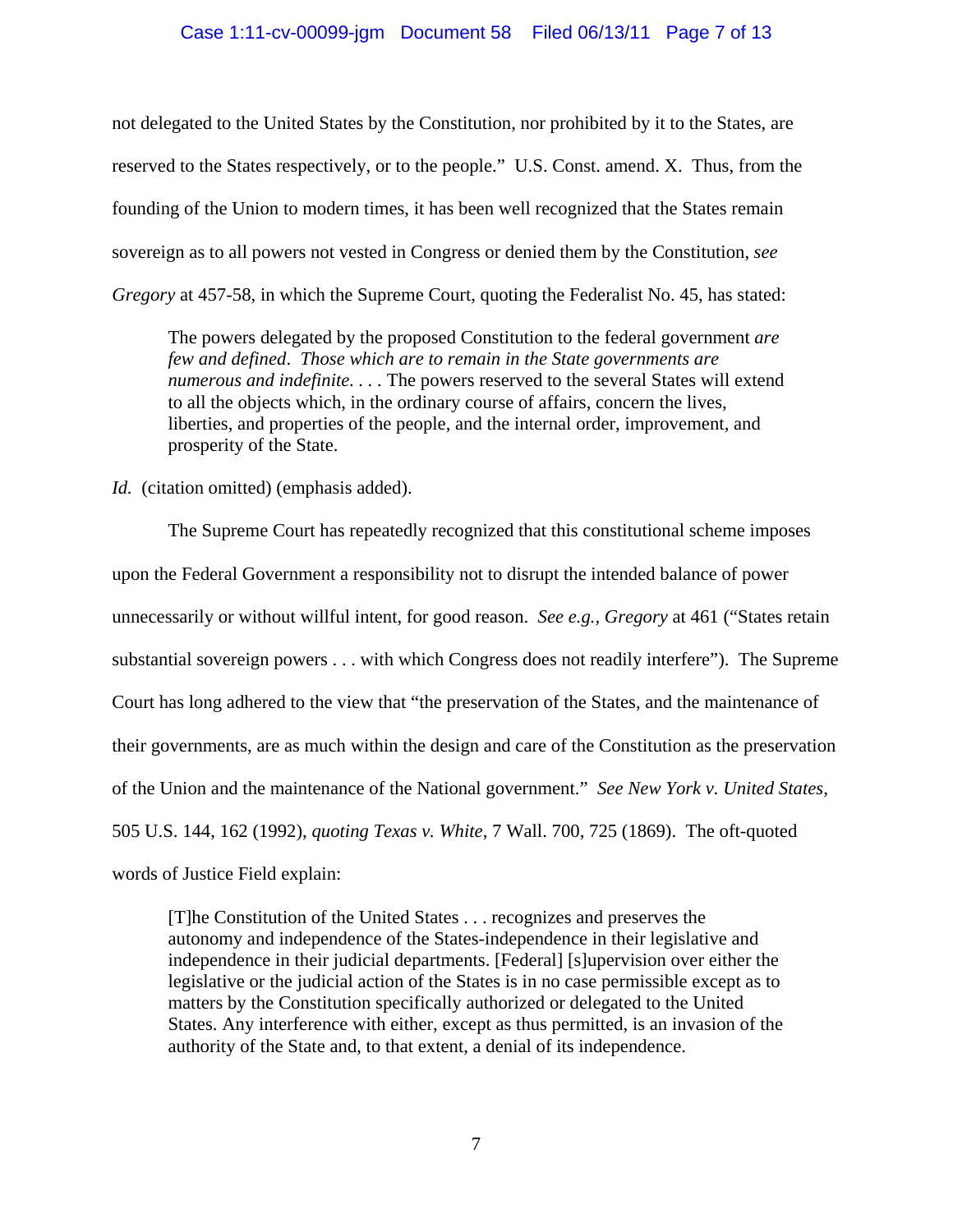*Garcia v. San Antonio Metro. Transit Auth.*, 469 U.S. 528, 549-50 (1985) *citing Erie R. Co. v. Tompkins*, 304 U.S. 64, 78-79 (1938) *quoting Baltimore & Ohio R. Co. v. Baugh*, 149 U.S. 368, 401 (1893) (Field, J., dissenting). Thus, "the composition of the Federal Government was designed in large part to protect the States from overreaching by Congress." *Garcia* at 550-51. As artfully expressed by the Supreme Court: "[i]n the tension between federal and state power

lies the promise of liberty." *Gregory* at 459.

# **B. When Construed and Applied in Light of Our Dual-Sovereign, Constitutional Scheme, the Supremacy Clause May Not Abrogate States' Retained Powers Unless Preemptive Effect** *Necessarily* **Flows from the Federal Statute.**

The upshot of the foregoing discussion is that constitutional safeguards of state

sovereignty may not be overlooked in a preemption analysis. The Supreme Court has stated:

As long as it is acting within the powers granted it under the Constitution, Congress may impose its will on the States. Congress may legislate in areas traditionally regulated by the States. This is an extraordinary power in a federalist system. It is a power that we must assume Congress does not exercise lightly.

 *Gregory,* at 460. Because of the gravity of restricting state sovereignty through enactment of preemptive laws, decisions to do so must be made in a deliberate manner, by Congress, through explicit exercise of its lawmaking power to that end. *See Whiting*, slip op. at 13 ("Absent any textual basis, we are not inclined to limit so markedly the otherwise broad phrasing of the savings clause") (plurality opinion).

 Where a federal statute lacks express preemptive language, then for a court to find preemption implicitly, requires an analysis that respects the constitutional scheme by refusing to impute lightly an intent to preempt. Rather, just as Congress is constitutionally charged with protecting State sovereignty to the greatest extent appropriate, so too should the judiciary approach questions of preemption with strict focus on Congress's intent. In so doing, preemption may only be implied if there is a plain and unambiguous manifestation of Congress's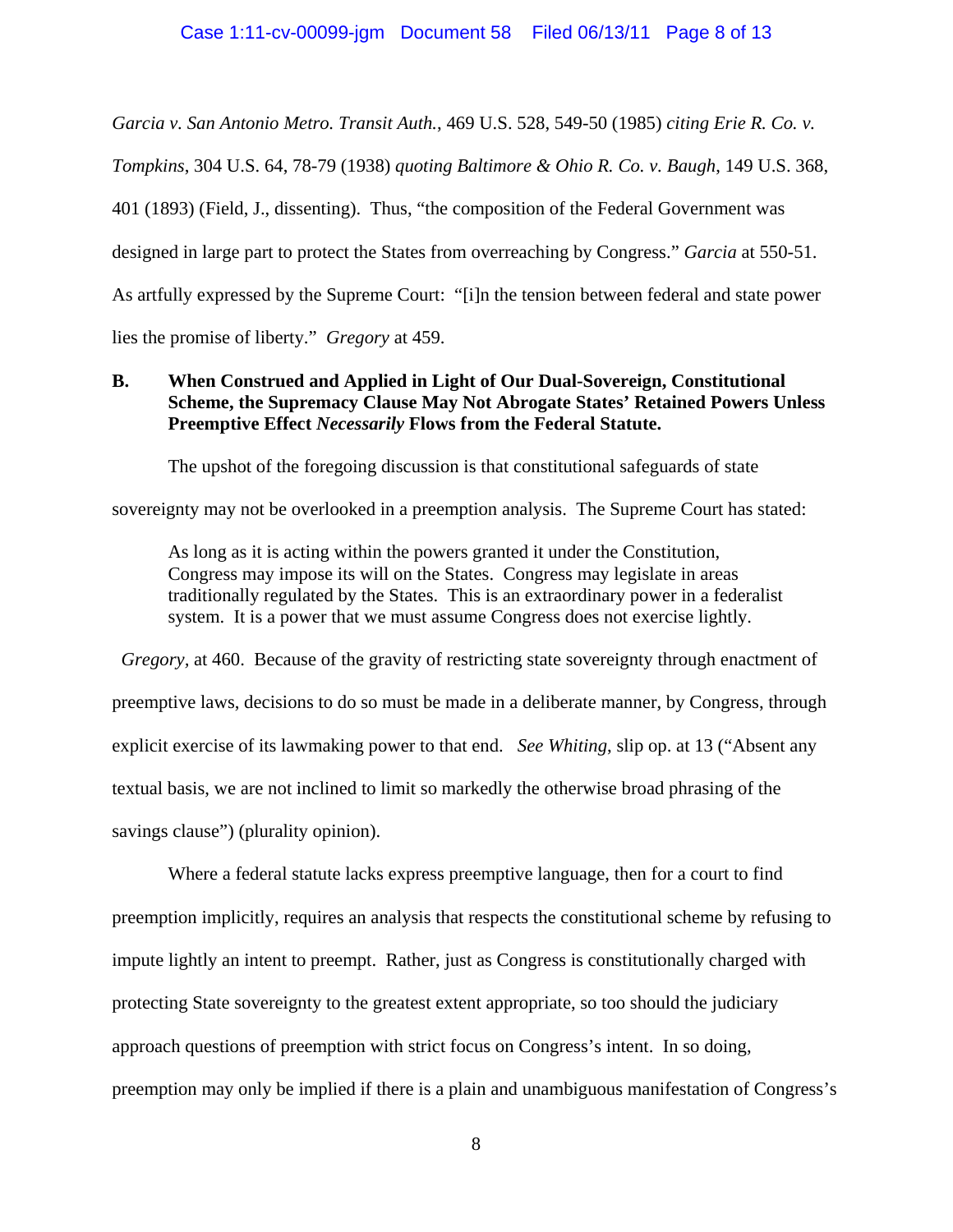intent to preempt, as revealed by the ordinary meaning of the statutory text and scheme. *See Whiting*, slip op. at 14 ("extrinsic aids to construction may be used to solve, but not to create, an ambiguity") (plurality opinion) (quotation and citation omitted).

# **C. The Ordinary Meaning of the Atomic Energy Act Unambiguously Demonstrates that Congress** *Did Not* **Intend To Preempt States From Regulating Non-Radiological Activities.**

Relying on sweeping pronouncements of the NRC's "exclusive authority over nuclear power plant operation," Entergy contends that Vermont is preempted from imposing any requirement that would effectively prevent the Vermont Yankee Nuclear Station from operating when its current license expires in March 2012. *See e.g*., Memorandum of Law in Support of Plaintiffs' Motion for Preliminary Injunction ("Entergy Mem.") 15. While initially seeming, implicitly*,* to concede that Vermont's ability to regulate non-radiological safety issues was retained (*see e.g.,* Entergy Mem. 18-19), in its Reply Memorandum of Law in Further Support of Plaintiffs' Motion for Preliminary Injunction ("Reply"), Entergy introduces a new argument that purports even to sweep that away. *See* Reply 3-4. Entergy broadly, and incorrectly,<sup>1</sup> argues that FERC has exclusive authority to regulate in non-radiological safety areas such as need and economics. Reply 3 ("'need' and other economic questions are regulated only by FERC").

These arguments cannot prevail. As discussed above, only where Congress unambiguously exercises its power under the Supremacy Clause – either expressly or implicitly – should a federal law be given preemptive effect; otherwise the constitutional scheme would be violated, which would be the result if Entergy's arguments prevailed here. Proper preemption

1

<sup>1</sup> *See Connecticut Dep't of Pub. Util. Control v. FERC*, 569 F.3d 477, 481 (D.C. Cir. 2009) ("State and municipal authorities retain the right . . . to require retirement of existing generators, to limit new construction to more expensive, environmentally-friendly units, or to take any other action in their role as regulators of generation facilities without direct interference from the Commission").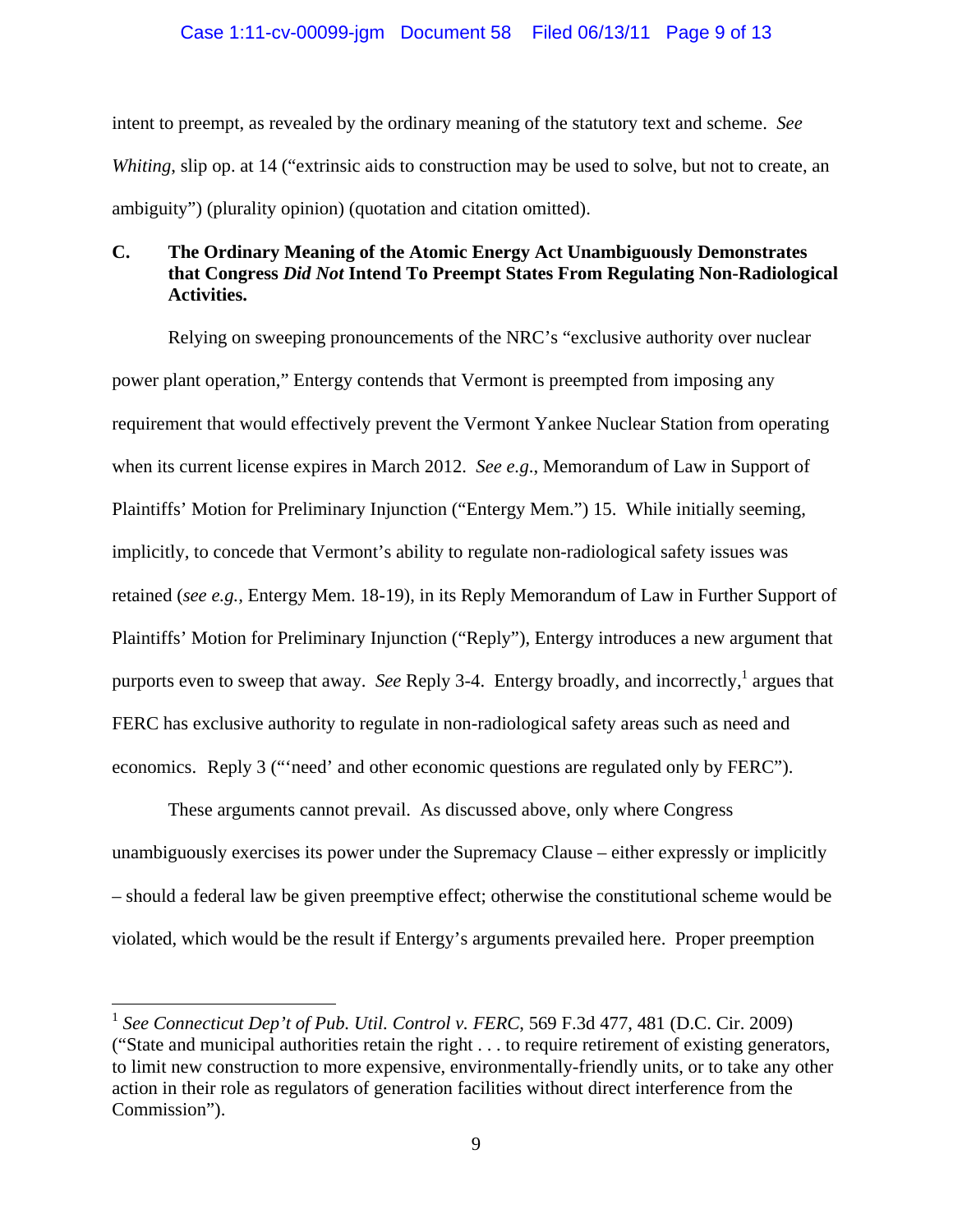# Case 1:11-cv-00099-jgm Document 58 Filed 06/13/11 Page 10 of 13

analysis must consider the ordinary meanings of the federal and state statutes at issue within "the shape of the constitutional scheme," *Garcia* at 550, which is missing from Entergy's approach.

 As Vermont's opposition explains, far from express *preemption*, the Atomic Energy Act expressly *saves* and *preserves* a State's right to regulate nuclear facilities with respect to generation, sale, or transmission of electric power; and, further, in the Act, Congress expressly preserves a State's right to regulate nuclear power plants "for purposes other than protection against radiation hazards." *See* Defendants' Memorandum of Law in Opposition to Plaintiffs' Motion for Preliminary Injunction ("Vermont Opp.") 5-6. *See generally, Whiting,* slip op. at 15 (holding Arizona's licensing law is not expressly preempted because it "falls well within the confines of the authority Congress chose to leave to the States [in the savings clause]") (plurality opinion).

 Thus, there can be neither express preemption – since express language *preserves* states right to regulate – nor field preemption – since Congress expressly did not occupy an entire field but rather reserved substantial areas to States. Therefore, the next consideration of a standard preemption analysis, as applied here, would be whether it is impossible to comply with both Vermont law and the Atomic Energy Act or whether compliance with Vermont law would frustrate or obstruct the purpose of the Atomic Energy Act. *See generally Wyeth* at 1194-1200. However, Entergy does not even attempt to argue that any form of conflict exists, let alone that Congress would have intended preemption in the case of such a conflict. Rather, Entergy rests on a "pretext" argument that challenges the motivation of the Vermont legislature in enacting the state laws at issue to try to remove the law from the confines of the savings clauses. *See e.g*., Entergy Mem. 3, 20-21 & n.8; Reply 4-12 &n.2. *But see*, Vermont Opp. at 20-24.

The preceding discussion in this memorandum, however, explains that looking to news

10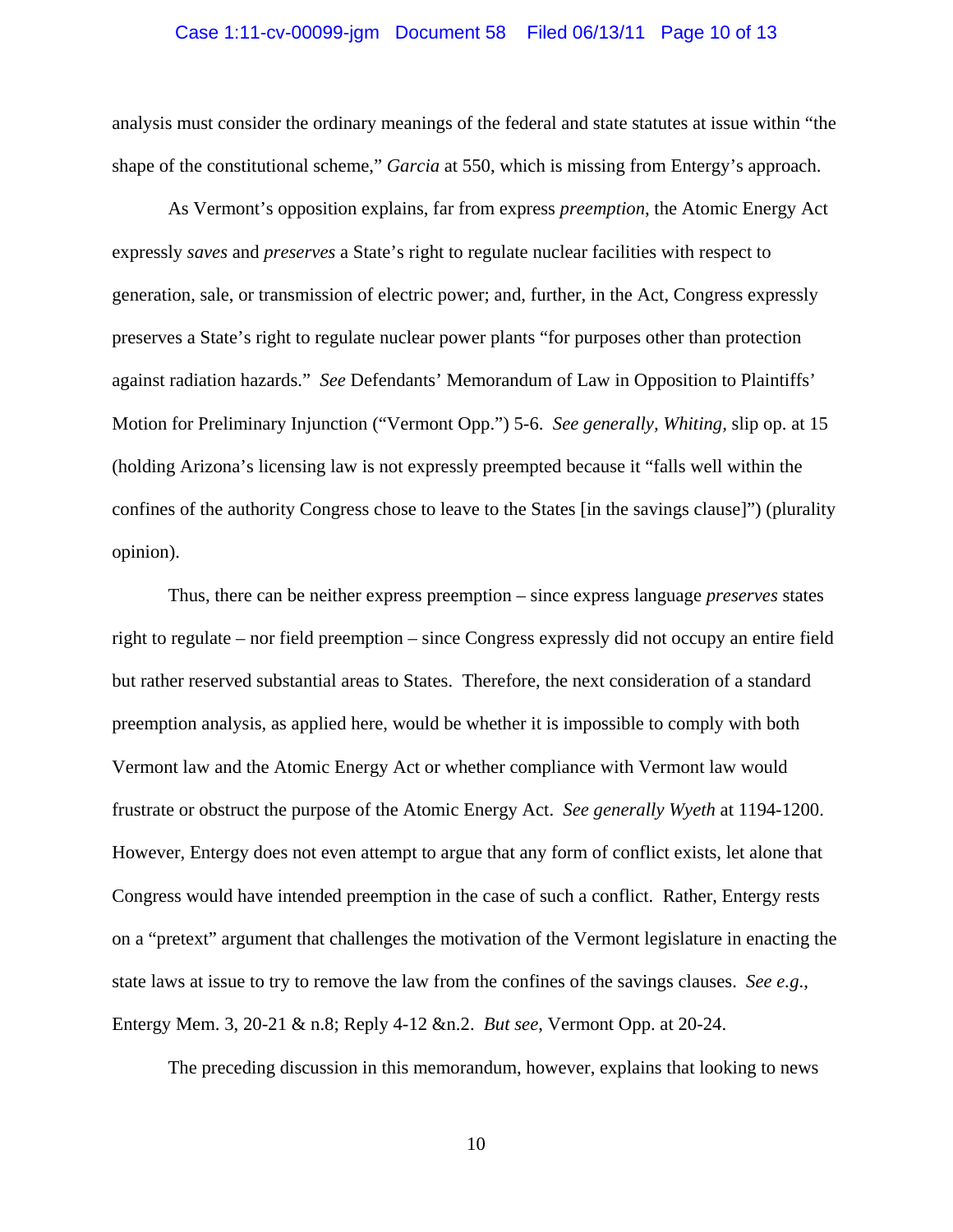# Case 1:11-cv-00099-jgm Document 58 Filed 06/13/11 Page 11 of 13

articles or quips by current politicians, as Entergy urges (Entergy Mem. 3, 20-21  $\&$  n.8) – which does not even evidence the state legislature's intent – cannot possibly speak to congressional intent, which is, at bottom, the essence of an analysis into whether to impute an intent by Congress to exercise its "extraordinary power" to preempt state law. *See Gregory* at 460; *see also Whiting,* slip op*.* at 13-14 ("extrinsic aids to construction may be used to solve, but not to create, an ambiguity") (quotation and citations omitted) (plurality opinion). In addition, Entergy's reliance on miscellaneous comments of individuals during state legislative debate (*see e.g.,* Reply 8) is misplaced and similarly fails to evidence state legislative or congressional intent. *See Whiting,* slip op. at 14 (rejecting legislative history where it largely "fail[ed] to discuss the savings clause at all") (plurality opinion). Moreover, an essential part of the legislative process is open, public debate of the issues, including testimony from individuals with relevant experience. To the extent individual witnesses offer opinions on whether a certain legislative approach may be unconstitutional under the Supremacy Clause, they are valid testimony of precisely the type that legislators should be considering and not "embarrassing gaffes," as Entergy characterizes them. Reply 1. Entergy's approach not only fails to consider the proper constitutional underpinnings of preemption theory, but could chill proper legislative functions by making legislators reluctant to seek advice on the constitutionality of various approaches being considered.

Rather, a proper judicial inquiry should give preemptive effect to the Atomic Energy Act here only after determining that the structure or language of the Act evidences an intent of Congress to abrogate Vermont's regulatory authority in relation to Vermont Yankee's operation after March 2012. Mere ambiguity as to Congress's intent is *not* license to imply preemption, even with reference to a purported conflict, which Entergy does not even attempt to demonstrate

11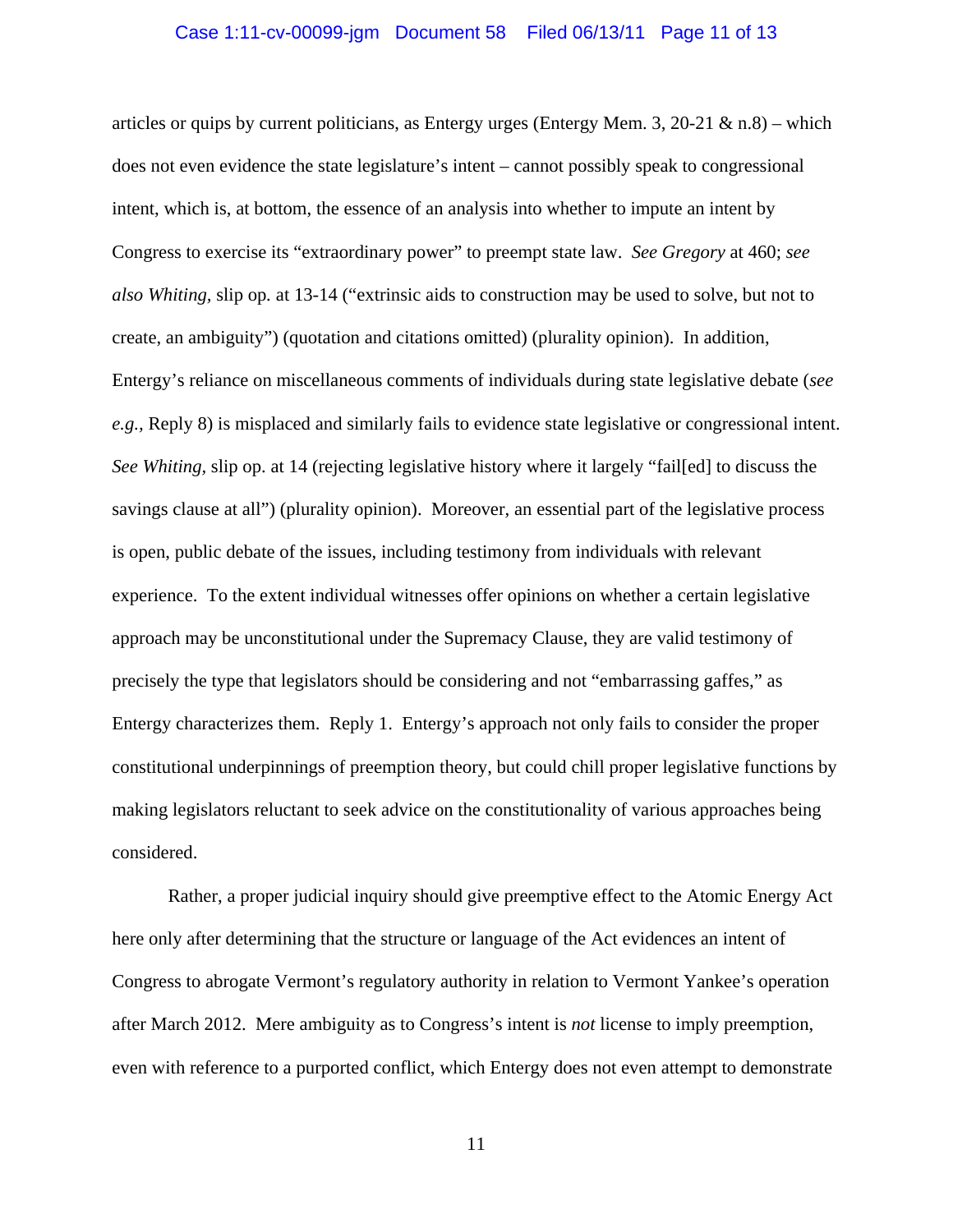# Case 1:11-cv-00099-jgm Document 58 Filed 06/13/11 Page 12 of 13

here. Rather, there must be sufficient indication in the statutory scheme or language that Congress did, in fact, intend to preempt the type of state regulatory action being challenged. *See*, *Wyeth* at 1194-1200. The constitutional limits on the Supremacy Clause cannot be ignored. A finding of preemption must identify some basis to conclude that Congress, indeed, intended the preemptive result with respect to the regulatory actions at issue. Such a determination is critical to do justice to the constitutional scheme in which the Supremacy Clause was intended to operate. *See generally, Gregory* at 464, 470 (refusing to attribute to Congress an intent to intrude on state governmental functions in the face of ambiguity in the statute).

No such determination may reasonably be made here. Neither the language nor scheme of the Atomic Energy Act supports finding a congressional intent to abrogate Vermont's regulatory authority in relation to Vermont Yankee's operation after March 2012. Indeed, it supports the opposite conclusion that Vermont's regulatory authority remains intact.

#### **Conclusion**

For the foregoing reasons, Entergy has failed to establish it is likely to succeed on the merits of its preemption arguments, and for the other reasons set forth in Vermont's opposition, the court should deny Entergy's motion for a preliminary injunction.